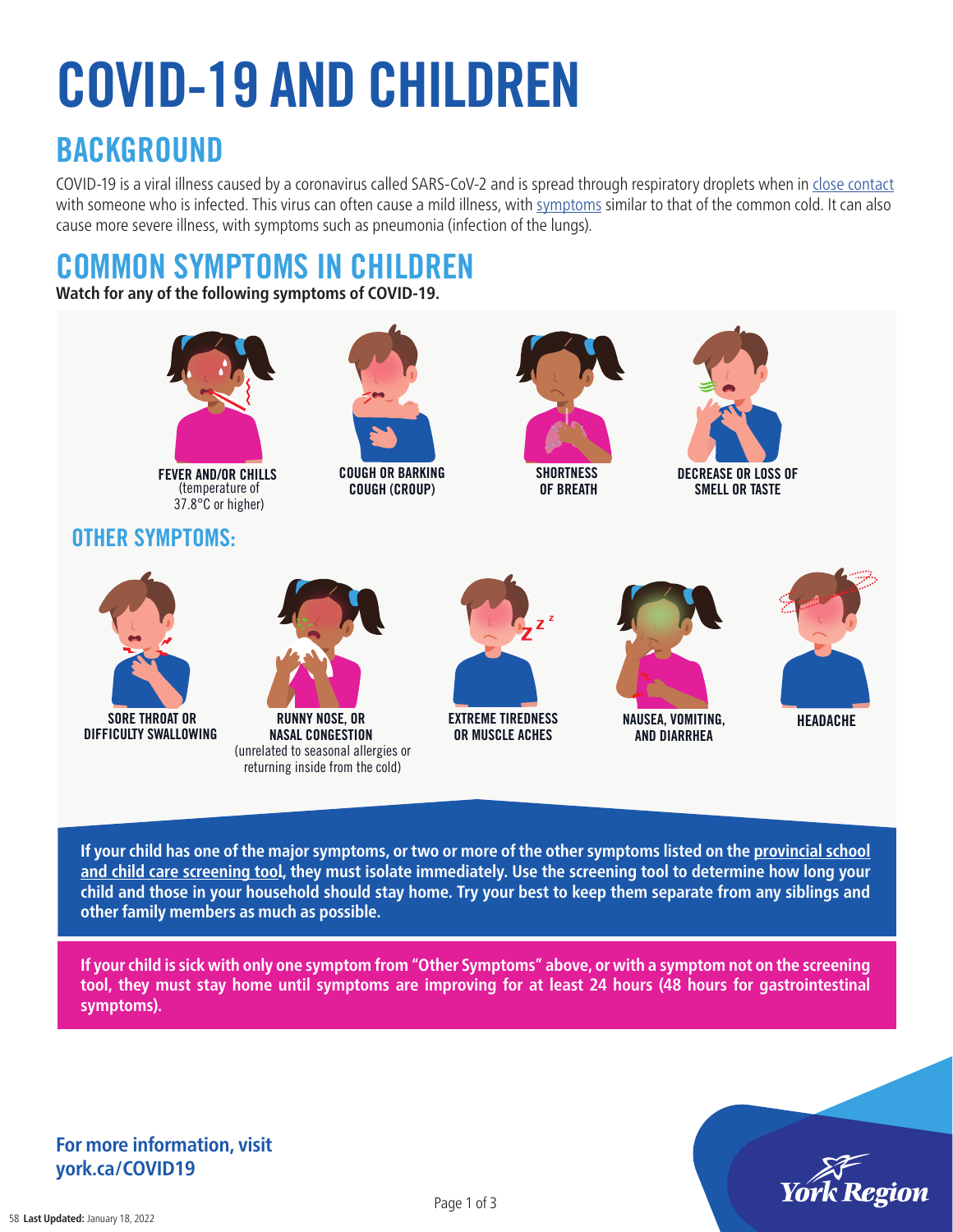# RAPID ANTIGEN TEST (RAT) OR TAKE HOME PCR TEST

Individuals who have tested positive on a COVID-19 test (PCR, rapid antigen or rapid molecular) are considered positive and should follow isolation quidelines.

For further details and instructions for all close contacts and self-isolation requirements, visit [york.ca/COVID19Positive](http://york.ca/COVID19Positive).

### HOW TO PROTECT YOURSELF AND YOUR CHILD

COVID-19 spreads mainly from person-to-person when in [close contact](https://www.york.ca/wps/wcm/connect/yorkpublic/5932d1c4-5ba6-46ce-aeb4-4c123f3dbb21/202032_41_+Contact_Tracing.pdf?MOD=AJPERES&CVID=n97Oe8I) with someone who is infected.

#### **Ways you and your child can help decrease the spread of COVID-19:**

- Get vaccinated if you are eligible
- [Wash hands](https://www.york.ca/wps/wcm/connect/yorkpublic/5c88e81a-8f37-43c3-be9e-1f6f248cc1cd/Handwashing_Kids_Posters.pdf?MOD=AJPERES&CVID=muk-tBb) often with soap and water or alcoholbased hand sanitizer
- Sneeze and cough into a sleeve
- Avoid touching the face, eyes, nose or mouth
- Practice [physical distancing](https://www.york.ca/wps/wcm/connect/yorkpublic/8b46e61b-af4d-4787-a77b-4100b75df288/202032-03b_Practicing%2BSocial%2BDistancing_8-5x11.pdf?MOD=AJPERES&CVID=n5svRxd) (by staying 2-metres or 6-feet apart from people outside your family)
- [Clean and disinfect](https://www.publichealthontario.ca/-/media/documents/ncov/factsheet-covid-19-environmental-cleaning.pdf?la=en) frequently touched objects and surfaces
- Avoid contact with people who are sick
- Stay home if you or your child are sick
- Wear a mask or [face covering](https://www.york.ca/wps/wcm/connect/yorkpublic/ee9868ec-9778-49d4-bbdd-0fe9ab893feb/202032_47_+How+to+Wear+a+Mask.pdf?MOD=AJPERES&CACHEID=ROOTWORKSPACE.Z18_29D41BG0PGOC70QQGGJK4I0004-ee9868ec-9778-49d4-bbdd-0fe9ab893feb-n98JKqP) when [physical distancing](https://www.york.ca/wps/wcm/connect/yorkpublic/8b46e61b-af4d-4787-a77b-4100b75df288/202032-03b_Practicing%2BSocial%2BDistancing_8-5x11.pdf?MOD=AJPERES&CVID=n5svRxd) is not possible. When using a mask[/face covering,](https://www.york.ca/wps/wcm/connect/yorkpublic/ee9868ec-9778-49d4-bbdd-0fe9ab893feb/202032_47_+How+to+Wear+a+Mask.pdf?MOD=AJPERES&CACHEID=ROOTWORKSPACE.Z18_29D41BG0PGOC70QQGGJK4I0004-ee9868ec-9778-49d4-bbdd-0fe9ab893feb-n98JKqP) always remember:
	- » Do not share your mask/face covering with other people
	- » Masks[/face coverings](https://www.york.ca/wps/wcm/connect/yorkpublic/ee9868ec-9778-49d4-bbdd-0fe9ab893feb/202032_47_+How+to+Wear+a+Mask.pdf?MOD=AJPERES&CACHEID=ROOTWORKSPACE.Z18_29D41BG0PGOC70QQGGJK4I0004-ee9868ec-9778-49d4-bbdd-0fe9ab893feb-n98JKqP) should not be put on children under the age of two
	- » People who have trouble breathing should not wear a [face covering](https://www.york.ca/wps/wcm/connect/yorkpublic/ee9868ec-9778-49d4-bbdd-0fe9ab893feb/202032_47_+How+to+Wear+a+Mask.pdf?MOD=AJPERES&CACHEID=ROOTWORKSPACE.Z18_29D41BG0PGOC70QQGGJK4I0004-ee9868ec-9778-49d4-bbdd-0fe9ab893feb-n98JKqP)
	- » [The Public Health Agency of Canada recommends](https://www.canada.ca/en/public-health/services/publications/diseases-conditions/covid-19-safely-use-non-medical-mask-face-covering.html)  [Canadians wear well-fitted three-layer masks](https://www.canada.ca/en/public-health/services/publications/diseases-conditions/covid-19-safely-use-non-medical-mask-face-covering.html)
- Additional information: [Masks and Young Children](https://www.york.ca/wps/wcm/connect/yorkpublic/22d78cb0-1aa4-4500-aaaa-a5b1694765ad/100_Masks+and+Young+Children-Jan26.pdf?MOD=AJPERES&CVID=nt45fSa))



# COVID-19 VACCINES FOR CHILDREN

- The Pfizer-BioNTech COVID-19 vaccine is authorized for children aged 5+
- While younger people are less likely to experience serious cases of COVID-19, the vaccine is a safe and effective way to help control spread of the virus, reduce the severeness of symptoms from COVID-19, and support the return to a more normal life